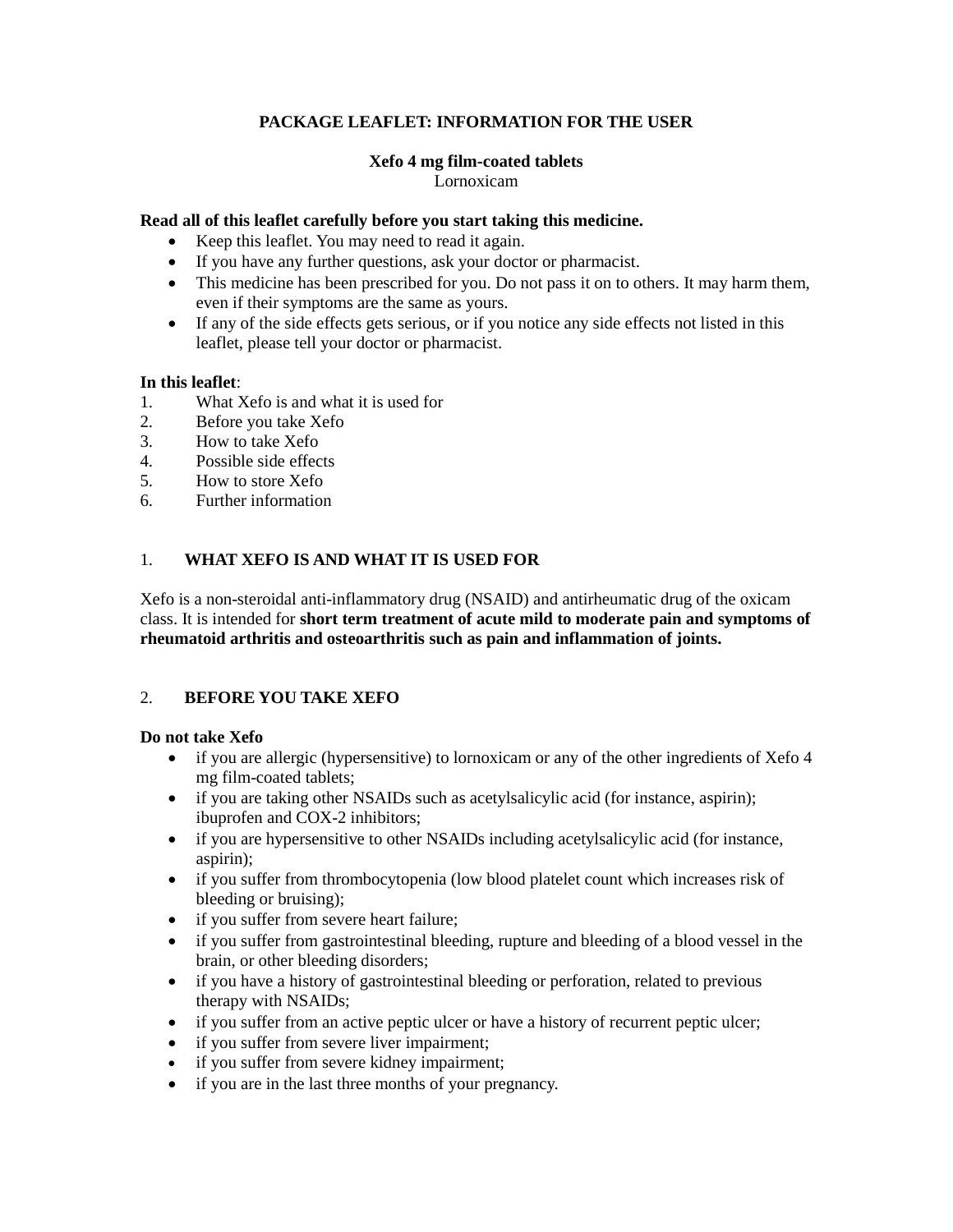## **Take special care with Xefo**

- if you have impaired kidney function;
- if you have a history of high blood pressure and/or heart failure;
- if you suffer from ulcerative colitis or Crohn's disease;
- if you have a history of bleeding tendency;
- if you have a history of asthma;
- if you suffer from SLE (*lupus erythematosus*, a rare immunological disease).

Your doctor may have to monitor you by laboratory tests on a frequent basis if

- you suffer from blood coagulation disorder,
- you suffer from impaired liver function,
- you are elderly,
- or you will be treated with Xefo for more than 3 months.

You should inform your doctor if you are going to be treated with **heparin** or **tacrolimus,** while taking at the same time Xefo.

If you experience any unusual abdominal symptoms such as abdominal bleeding, skin reactions such as skin rash, damage to the internal lining of the nostrils, mouth, eyelids, ears, genitals or anus, or other signs of hypersensitivity, you should **stop taking Xefo and contact you**r **doctor immediately**.

Medicines such as Xefo may be associated with a small increase of the risk of **heart attack** (myocardial infarction) or **stroke**. Any risk is more likely with high doses and prolonged treatment. **Do not exceed the recommended dose or the duration of treatment.**

You should discuss your treatment with your doctor or pharmacist if

- you have heart problems,
- you had previously a stroke,
- or you think that you might be at risk of developing these conditions (for example, if you have high blood pressure, diabetes or high cholesterol, or you are a smoker).

## **Avoid using Xefo during varicella (chickenpox) infections.**

## **Taking other medicines**

Please tell your doctor or pharmacist if you are taking or have recently **taken any other medicines**, including medicines obtained without a prescription.

Do not take Xefo if you are taking other NSAIDs such as **acetylsalicylic acid** (for instance, aspirin), **ibuprofen** and **COX-2 inhibitors**. Ask your doctor or pharmacist if you are uncertain.

Xefo may interfere with other medicines. Be particularly careful if you are taking any of the following:

- Cimetidine used in the treatment of heartburn and peptic ulcers;
- Anticoagulants, such as heparin or phenprocoumon used to prevent the formation of blood clots;
- Corticosteroids:
- Methotrexate used in treatment of cancer and immunological diseases;
- Lithium:
- Immunosuppresive agents, such as ciclosporine or tacrolimus;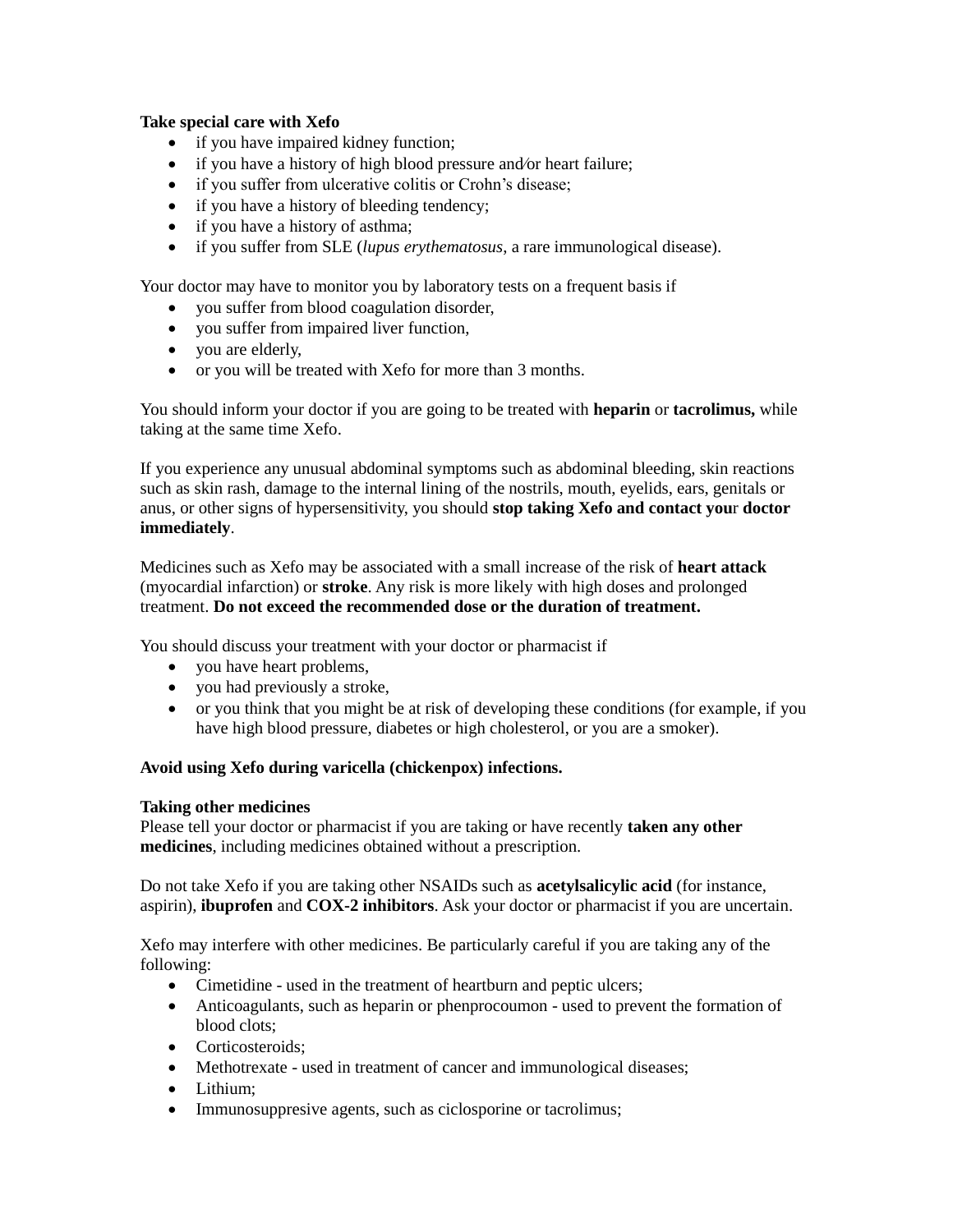- Heart medicines, such as digoxin, ACE inhibitors, beta-adrenergic blockers;
- Diuretics:
- Ouinolone antibiotics:
- Anti-platelet agents medicines used to prevent heart attacks and strokes;
- SSRI (Selective Serotonin Reuptake Inhibitors) used in the treatment of depression;
- Sulphonylureas, for instance glibenclamide used in the management of diabetes;
- Inducers and inhibitors of CYP2C9-isoenzymes (such as the antibiotic rifampicin or the antifungal medicine fluconazole), as they might have an effect on the way in which your body breaks down Xefo;
- Angiotensin II receptor blocker used to treat high blood pressure, kidney damage due to diabetes and congestive heart failure;
- Pemetrexed used to treat some forms of lung cancer.

## **Taking Xefo with food and drink**

Xefo film-coated tablets are intended for oral use. Take this medicine before meals with a sufficient amount of liquid.

Taking this medicine with food is not recommended because this may reduce its effectiveness.

## **Pregnancy and breast-feeding**

Ask your doctor or pharmacist for advice before taking any medicine.

#### Fertility

**Using Xefo may impair fertility and is not recommended for women attempting to become pregnant**. Women who have difficulties becoming pregnant, or who are undergoing investigation of infertility, should consult with a doctor and consider stopping treatment with Xefo.

Pregnancy

During the first 6 months of pregnancy treatment with Xefo is not recommended, unless explicitly advised by your doctor.

## **You must not take Xefo during the last three months of your pregnancy**.

Breastfeeding

If you are breastfeeding treatment with Xefo is not recommended, unless explicitly advised by your doctor.

## **Driving and using machines**

Xefo has negligible or no influence on the ability to drive or use machinery.

## **Important information about some of the ingredients of Xefo**

Xefo 4 mg tablets contain lactose monohydrate. If you have been told by your doctor that you have an **intolerance to some sugars**, contact your doctor before taking the medicinal product.

## 3. **HOW TO TAKE XEFO**

Always take Xefo exactly as your doctor has told you. You should check with your doctor or pharmacist if you are not sure.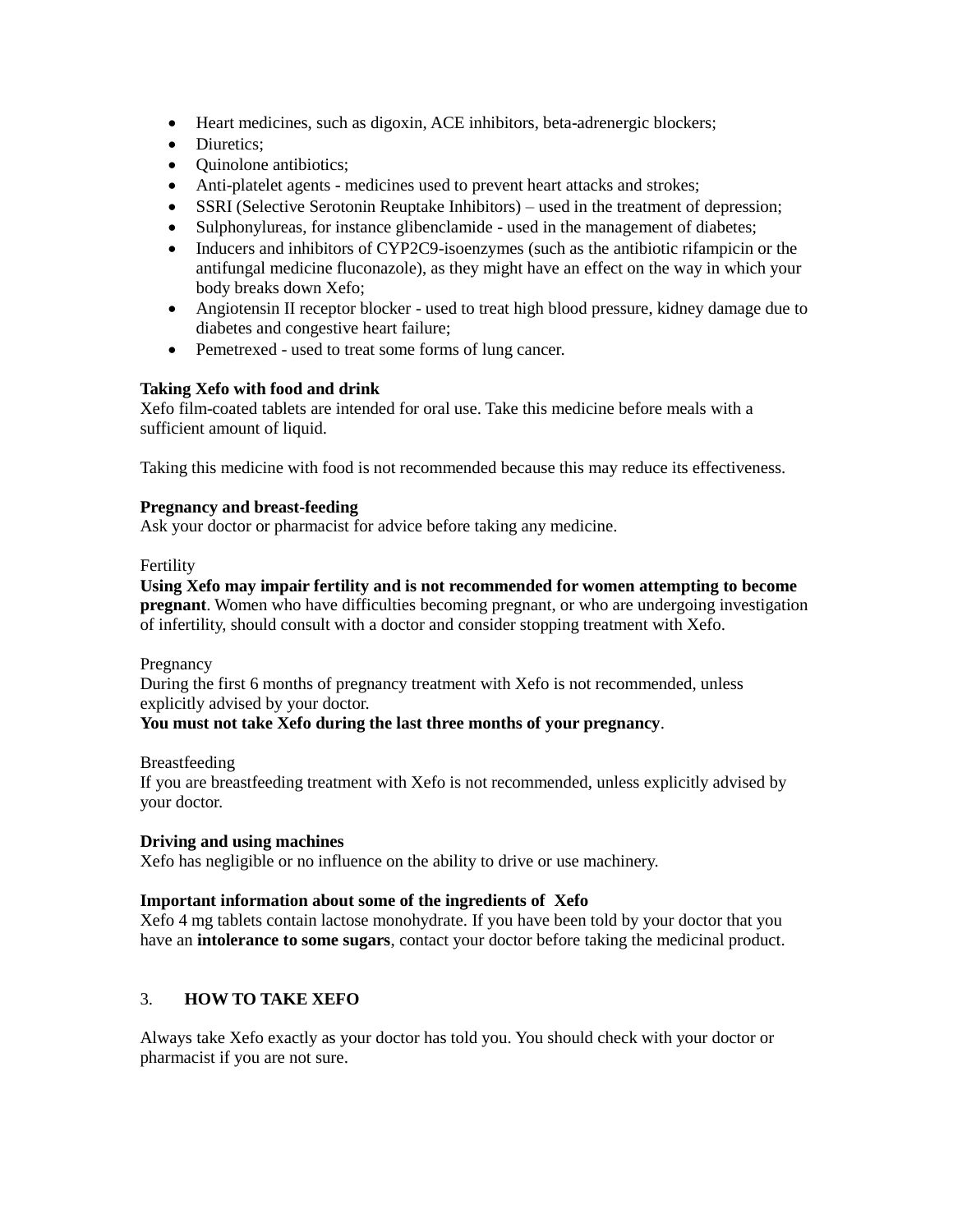**The usual dose for adults** is 8 to 16 mg, divided in two or three doses per day. Do not take more than 16 mg a day.

The dose for **patients with arthritis** is 12 mg, divided in two or three doses per day. Do not take more than 16 mg a day.

If you have a **liver or kidney impairment**, do not take more than 12 mg (taken twice or three times a day) of this medicine.

Xefo tablets must be swallowed with sufficient amounts of liquid. Do **not take Xefo with a meal, as food can reduce the effectiveness of Xefo**.

Xefo is not recommended for children and adolescents below 18 years old, due to lack of data.

#### **If you take more Xefo than you should**

Please contact your doctor or the pharmacist if you have taken more Xefo than prescribed.

In case of an overdose, you may expect the following symptoms: nausea, vomiting, symptoms associated with central nervous system (such as dizziness or disturbances in vision).

#### **If you forget to take Xefo**

Do not take a double dose to make up for a forgotten tablet. If you have any further questions on the use of this product, ask your doctor or pharmacist.

## **4. POSSIBLE SIDE EFFECTS**

Like all medicines, Xefo can cause side effects, although not everybody gets them.

Medicines such as Xefo may be associated with a small increase in the risk of **heart attack** or **stroke**.

If you experience any unusual abdominal symptoms such as abdominal bleeding, skin reactions such as skin rash, damage to the internal lining of the nostrils, mouth, eyelids, ears, genitals or anus, or other signs of hypersensitivity, you should **stop taking Xefo and contact you**r **doctor immediately**.

If you get any of the following side effects, **stop taking this medicine** and **tell your doctor immediately**, or **contact the emergency department** at your nearest hospital:

- shortness of breath, chest pains, or ankle swelling appear or get worse;
- severe or continuous stomach pain or your stools become black;
- yellowing of the skin and eyes (jaundice) these are signs of liver problems;
- an allergic reaction which can include skin problems such as ulcers or blistering, or swelling of the face, lips, tongue, or throat which may cause difficulty in breathing;
- fever, blistering eruption or inflammation especially on hands and feet or in the mouth area (Stevens-Johnson syndrome);
- exceptionally, serious infections of the skin in case of varicella (chickenpox).

Undesirable effects associated with using Xefo are given below.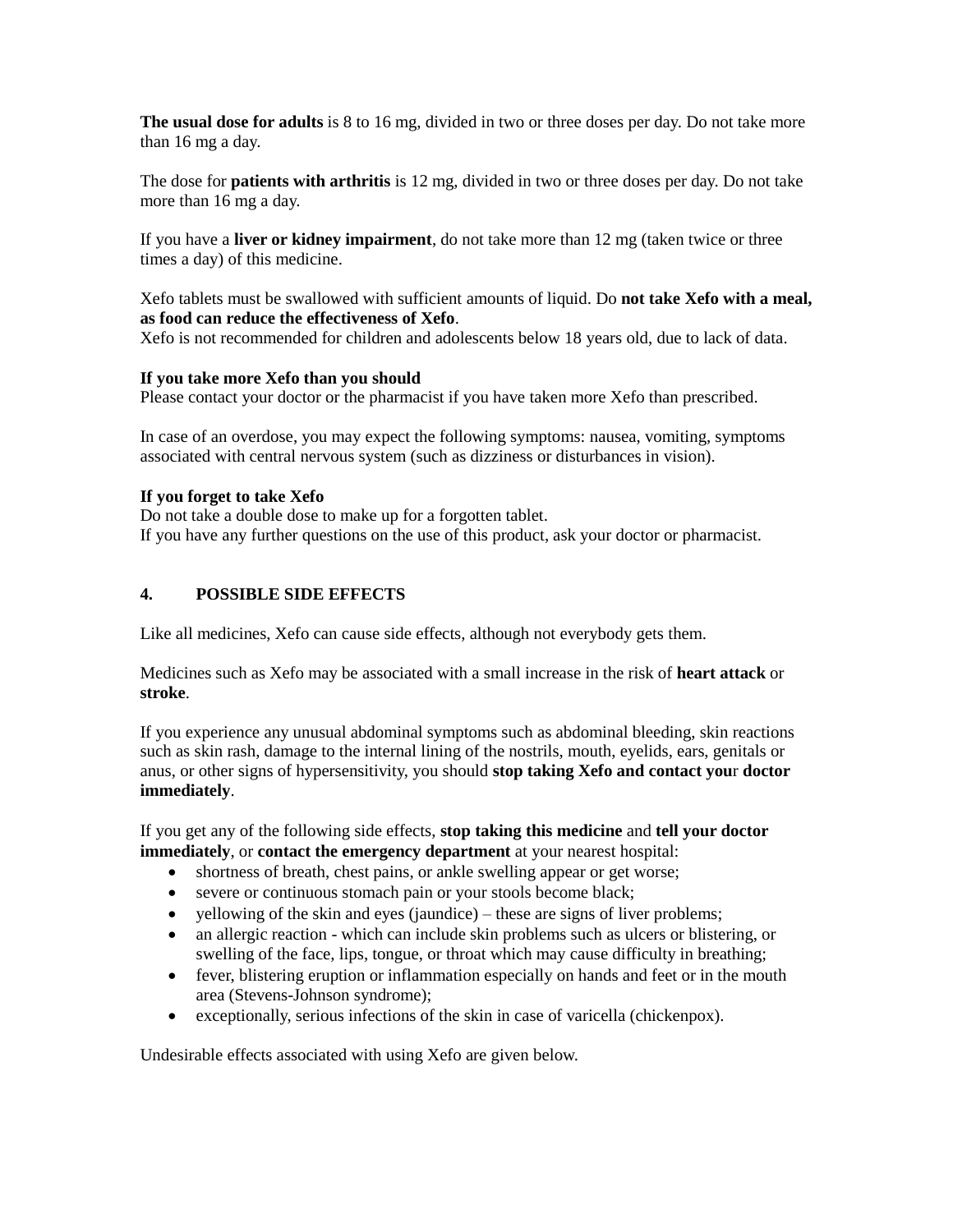## **Common side effects** (affect 1 to 10 users in 100)

- mild and passing headache and dizziness,
- nausea, abdominal pain, upset stomach, diarrhoea and vomiting.

## **Uncommon side effects** (affect 1 to 10 users in 1,000)

- weight loss (anorexia), inability to sleep, depression;
- eye discharges (conjunctivitis);
- feeling dizzy, ringing in the ears (tinnitus);
- cardiac failure, irregular heartbeat, rapid heart rate, feeling blushed;
- constipation, excessive wind (flatulence), belching, dry mouth, gastritis, peptic ulcer, upper abdominal pain, duodenal ulcer, mouth ulcers;
- increase in liver function tests (as seen from blood tests) and feeling unwell (malaise);
- rash, itching, increased sweating, redness of the skin (erythema), angiooedema (rapid swelling of the deeper layers of skin, usually of the face), hives (urticaria), oedema, stuffy nose as a result of an allergy (rhinitis);
- hair loss;
- arthralgia (pain in the joints).

## **Rare side effects** (affects 1 to 10 users in 10,000)

- sore throat;
- anaemia, reduction in the blood cell count (thrombocytopenia and leukopenia), weakness;
- hypersensitivity, anaphylactoid reaction and anaphylaxis (organism reaction characterized usually by face swelling, flushing, difficulties breathing and lightheadedness);
- confusion, nervousness, agitation, feeling sleepy (somnolence), paraesthesia (tingling sensations), abnormal sense of taste, tremor, migraine, visual disturbances;
- elevated blood pressure, hot flush;
- bleeding, haematoma (bruising), prolonged bleeding time;
- difficulty in breathing (dyspnoea), cough, bronchospasm;
- perforated ulcer, vomiting of blood, gastrointestinal bleeding, black tarry stools;
- inflammation in the mouth, oesophagitis (inflammation of the gullet), gastro-oesophageal reflux, difficulty in swallowing, aphthous stomatitis (ulcers), inflammation of the tongue,
- abnormal liver function;
- skin problems, such as eczema, rash;
- bone pain, muscle cramp, muscle pain;
- urinary problems, such as the need to wake up and urinate during the night (nocturnia) or an increase in the levels of urea and creatinine in the blood.

## **Very rare side effects** (affect less than 1 user in 10,000)

- liver damage, hepatitis (inflammation of the liver), jaundice, cholestasis (interrupted flow of bile from the liver);
- bruising, oedema, severe skin disorder (Stevens-Johnson syndrome, Toxic epidermal necrolysis);
- aseptic meningitis;
- NSAID class effects: neutropenia, agranulocytosis, aplastic anaemia, hemolytic anaemia, kidney toxicity.

## **Reporting of side effects**

If you get any side effects, talk to your doctor, pharmacist or nurse. This includes any possible side effects not listed in this leaflet. You can also report side effects directly via HPRA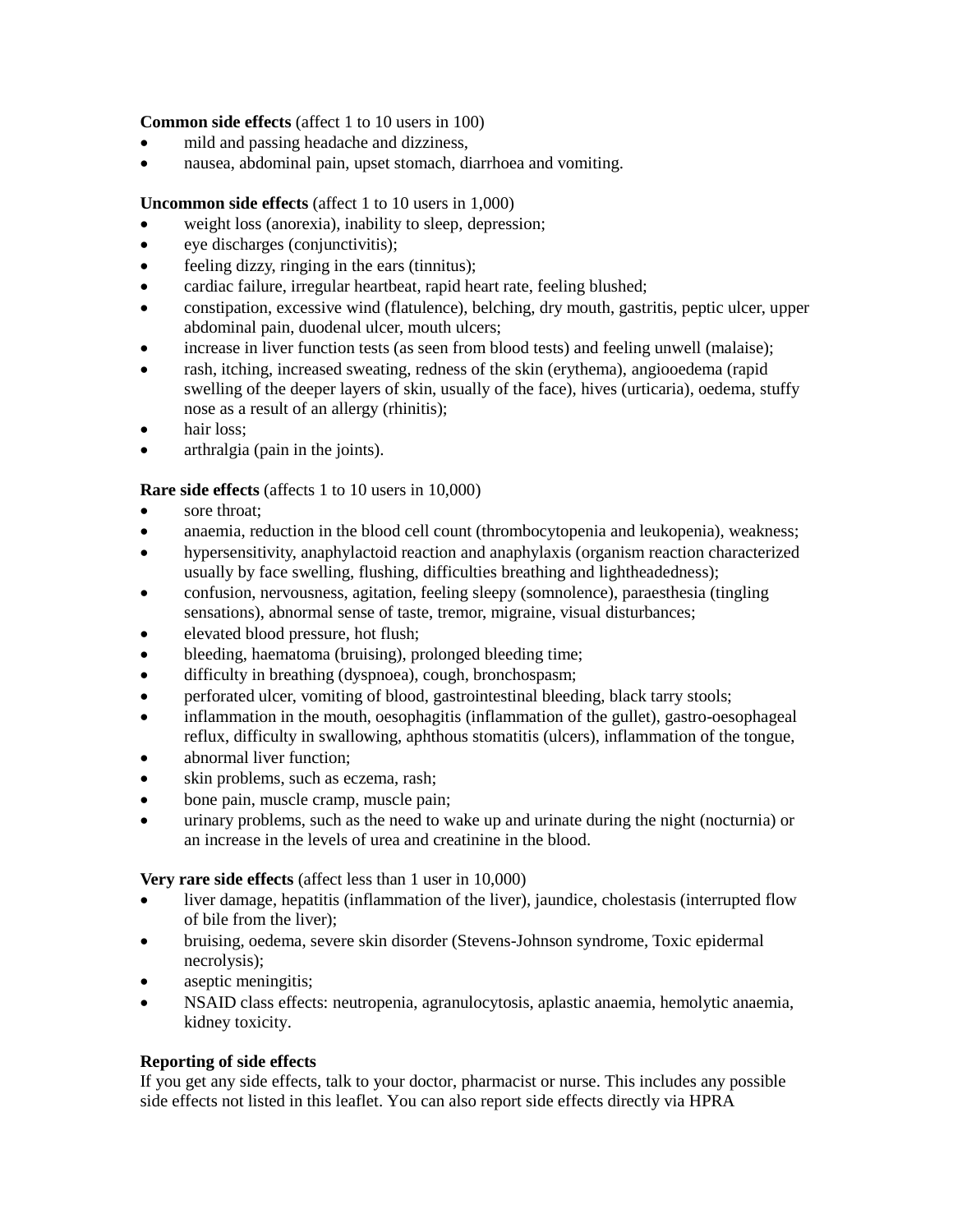Pharmacovigilance, Earlsfort Terrace, IRL - Dublin 2; Tel: +353 1 6764971; Fax: +353 1 6762517. Website: www.hpra.ie; E-mail: medsafety@hpra.ie. By reporting side effects you can help provide more information on the safety of this medicine.

# **5. HOW TO STORE XEFO**

## **Keep out of the reach and sight of children.**

Do not store above 30 °C.

Do not use Xefo after the expiry date which is stated on the carton after EXP. The expiry date refers to the last day of that month.

Medicines should not be disposed of via wastewater or household waste. Ask your pharmacist how to dispose of medicines no longer required. These measures will help to protect the environment.

## **6. FURTHER INFORMATION**

## **What Xefo contains**

- The active substance is lornoxicam.
- One film-coated tablet contain 4 mg lornoxicam
- The other ingredients are: Lactose monohydrate, Cellulose, microcrystalline, Povidone, Croscarmellose sodium, Magnesium stearate (*in the core*); Macrogol, Titanium dioxide (E171), Talc, Hypromellose (*in the film*)

## **What Xefo looks like and contents of the pack**

Xefo 4 mg film-coated tablet is a white to yellowish oblong film-coated tablet with the imprint "L04".

Xefo is distributed in pack sizes of 10, 20, 30, 50 and 100 film-coated tablets. Not all pack sizes may be marketed.

## **Marketing Authorisation Holder**

Takeda UK Limited Building 3 Glory Park Glory Park Avenue Wooburn Green **BUCKS** HP10 0DF UK

## **Manufacturer**

Takeda GmbH Plant Oranienburg Lehnitzstrasse 70-98 DE-16515 Oranienburg